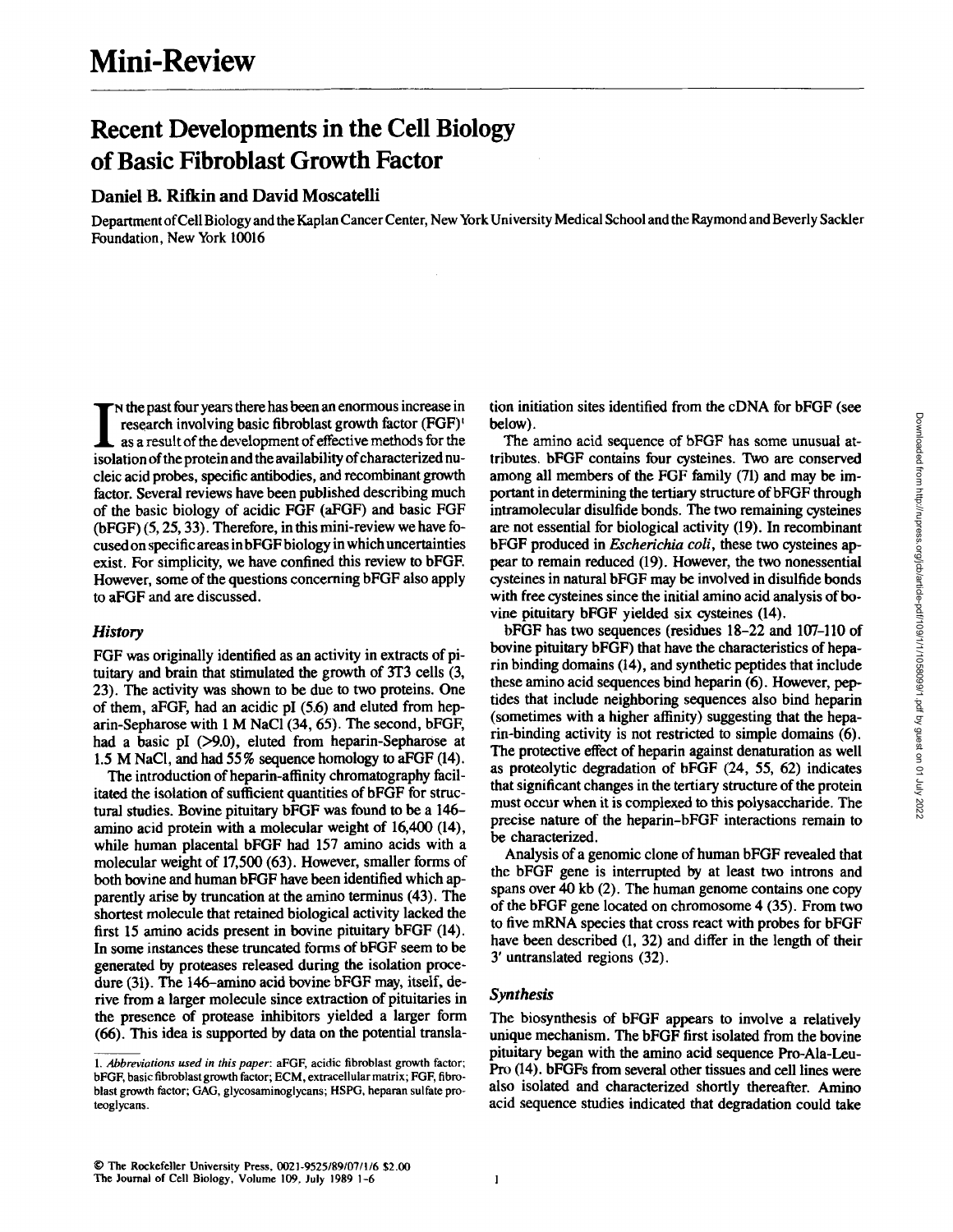place during isolation as both shorter and longer forms of bFGF were found (see above). When the bovine pituitary bFGF amino acid sequence was compared with the amino acid sequence predicted from the cloned bFGF cDNA, a possible ATG (Met) initiation codon was found at position -9 from the CCC codon corresponding to the amino terminal Pro (1, 32). Therefore, this ATG codon was proposed as the initiation site for bFGF translation. However, amino acid sequencing of the placental form of human bFGF yielded a protein with an amino terminal sequence Gly-Thr-Met-Ala-Ala-Gly-Ser-Ile-Thr-Thr-Leu-Pro-Ala-Leu-Pro which agreed with the sequence predicted from the cDNA and indicated that additional higher molecular mass forms of bFGF must exist (63). Indeed, Moscatelli et al. (42) isolated a 25-kD form of bFGF from guinea pig brain. This protein was as active as 18 kD human bFGF, was cross reactive with antibodies to 18-kD human bFGF (42), and was extended at the amino terminal end (63a). Western blots and immunoprecipitations from numerous cell lines always reveal bFGF forms with molecular weights of 24, 22.5, and 22 kD in addition to the 18-kD form (unpublished observations). These higher molecular mass forms are as abundant as the 18-kD form, and pulse-chase data shows no conversion of the higher molecular mass forms into the 18-kD form. The mechanism of generation of these higher molecular mass forms of bFGF is not obvious since no additional ATG codons occur in the cDNA 5' to the originally proposed ATG initiation codon.

In an elegant series of experiments, Florkiewicz and Sommer (16) have demonstrated translational initiation at CUG (Leu) codons 5' to the AUG (Met) codon. In COS cells transfected with cDNA in which the ATG codon was changed to GCT, only bFGF species with molecular masses of 22, 22.5, and 24 kD were formed. The insertion of a frame-shift mutation 5' to the ATG codon eliminated the synthesis of the 22-, 22.5-, and 24-kD forms, while the specific mutation of the CTG codon  $-167$  to  $-165$  to CTT (Leu) resulted in the loss of the 24-kD form. Similar results were obtained by Prats et al. (48). These results must be confirmed by additional protein sequencing of the higher molecular mass forms. The biological consequences of translation initiation at CUG and the synthesis of multiple forms of bFGF are not obvious but can be explored in cells stably transfected with unique cDNAs. Arg levels in the amino terminal extensions may be as high as 29 %. This may confer unique properties to these proteins. Unpublished observations (Renko, M., and D. B. Rifkin) on the suhcellular distribution of the 18-, 22-, 22.5-, and 24-kD forms of bFGF indicate that the forms are not equally distributed within subcellular compartments. The 18-kD form is primarily cytoplasmic, whereas the other forms are not. Thus, the forms of bFGF may differ functionally as well as structurally. Biological experiments demonstrating functional differences have not been described.

## *Distribution*

bFGF has been found in all organs, solid tissues, tumors, and cultured cells examined (5, 25, 33). Although bFGF was reported to be present in serum (38), the validity of the assay used has been questioned (21). It is unclear whether the ubiquitous distribution of bFGF in cultured cells represents its in vivo distribution. In cultures of bovine endothelial cells, bFGF has autocrine activities which may be required for

their maintenance (57). Thus, the expression of bFGF may be an adaptive response that allows cell survival in culture. Clearly, the limited number of immunolocalization studies that have been published show a restricted distribution of the antigen in vivo (18, 26, 28), consistent with the conjecture that the wide-spread occurrence of bFGF in cultured cells may be artifactual.

## *Biological Activities*

At the present time, the normal function(s) of bFGF is unknown. In vitro, the molecule displays a broad spectrum of activities on many types of cells, including increased growth, induction of plasminogen activator, interstitial and type IV collagenase, and increased cell migration (25, 37, 41, 50). In vivo, the administration of exogenous bFGF induces a variety of responses, bFGF causes a rapid neovascularization in the cornea, kidney capsule, or skin as well as fibroplasia in the dermis (9, 17, 27, 59), supporting the hypothesis that it is involved in neovascularization and wound repair.

Perhaps, the most intriguing role proposed for bFGF is that of an inducer during embryonic development. In 1979, Mescher and Gospodarowicz (36) proposed that FGF enhanced limb regeneration in amphibians. More recently, Slack et al. (61) observed that purified bFGF mimicked the mesenchymal inducer in Xenopus embryos. In these experiments, the application of purified bFGF to ectodermal explants of early *Xenopus* embryos induced the differentiation of mesenchyme. In addition, when the animal and vegetal pole explants were separated by a nylon gauze, the inclusion of heparin in the assay blocked the normally observed induction of mesoderm formation in the animal pole explant. The authors concluded that under these conditions binding to heparin blocked endogenous bFGF from interacting with its receptor. The reports that bFGF mRNA and protein are present in *Xenopus* oocytes and early embryos (30, 60) support the hypothesis that endogenous bFGF may act as an embryonic inducer.

The major question which persists in studies with bFGF is whether results obtained after the addition of exogenous bFGF represent the normal role of this protein. Several members of the FGF family may share a common receptor (see below), and the addition of bFGF to a system which uses any of these proteins may induce a response. Since bFGF seems to be inefficiently released by cells, its role in extracellular inductions during embryonic development or tissue proliferation is not obvious. One of the members of the FGF family that is secreted, such as hst/K-fgf or FGF-5 (see below), may be more suited to such a role. One approach to this problem is through the use of reagents, such as antibodies, to neutralize the activities of specific members of the FGF family. The ability of neutralizing antibodies to bFGF to block an endogenous in vivo process would be a powerful demonstration of a natural role for this growth factor. This is a problem when considering the normal role of all growth factors and has only been answered successfully for nerve growth factor.

# *Related Proteins*

bFGF is a member of a family of related proteins or gene products. In addition to aFGF (34), two other homologous proteins have been identified. The hst/K-fgf gene product is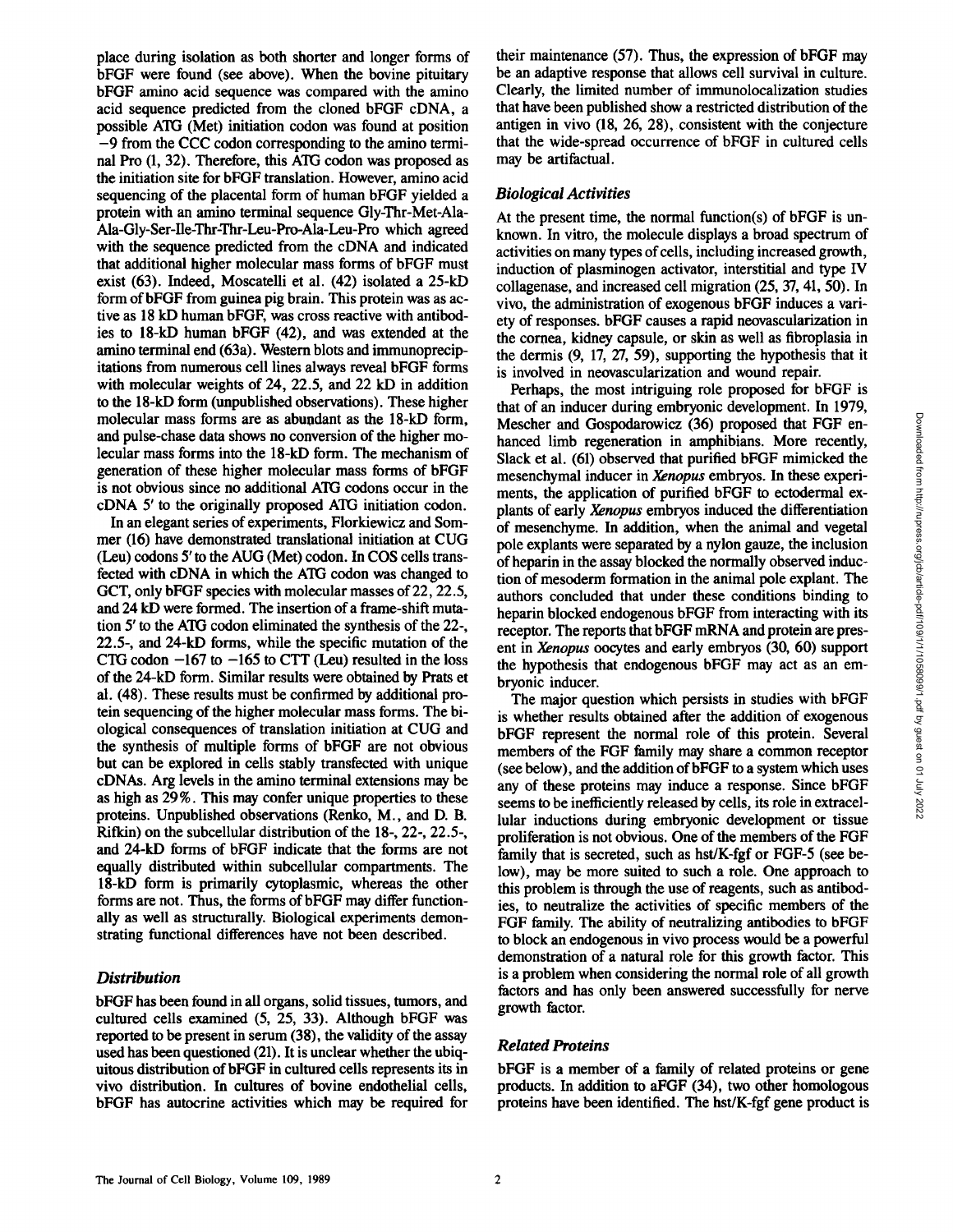a 206-amino acid protein which has a 43 % homology to bFGE The hst/K-fgf gene was identified by transfection assays as an oncogene from a Kaposi's sarcoma (10) and independently from a human stomach tumor (64). The protein is a potent mitogen for fibroblasts and endothelial cells, increases the production of plasminogen activator by these cells and, like aFGF, is potentiated by heparin (11, 12). FGF-5, a 267-amino acid protein that is 43 % homologous to bFGF, was identified after transfection of NIH-3T3 cells with tumor cell DNA followed by selection in growth factor deficient medium (72). FGF-5 is mitogenic for both 3T3 and endothelial cells and binds to heparin. The fifth member of the family is int-2 (13). The synthesis of int-2 mRNA is enhanced in MMTV-induced tumors, presumably as a result of the integration of the virus adjacent to the int-2 gene and increased transcription driven by the viral promoter. The protein encoded by int-2 mRNA has not been isolated, but the predicted sequence has a 44% homology to bFGE When compared with bFGF, both the int-2 and FGF-5 proteins contain extensions at their carboxy-terminal ends, while hst/K-fgf has an extension at its amino terminal end. Both hst/K-fgf and FGF-5 are initially translated with hydrophobic signal sequences and are secreted into the culture medium of transfected cells. A classic signal sequence does not appear to be present in the predicted int-2 translation product. In this respect int-2 resembles bFGF and aFGF. While the expression of these bFGF-related proteins has been studied primarily in tumor cells, it is reasonable to expect that synthesis in normal cells will be found. The regulation of hst/K-fgf in differentiating teratocarcinoma cells (67) and int-2 in the mouse embryo (70) indicates that the expression of these proteins may be required for specific developmental events, but this remains to be definitively proven.

# *Transforming Potential*

Within the past year, several papers have appeared demonstrating that high expression of 18-kD bFGF in NIH-3T3 (8, 53), BALB/c 3T3 (56), or BHK-21 (46) cells yields a transformed phenotype. Rogelj et al. (53) were the first to demonstrate that transfection of NIH-3T3 cells with bFGF expression vectors yielded transformed cells. They found, however, that transformation occurred only with a bFGF construct that contained the immunoglobulin signal sequence fused 5' to the bFGF coding sequence. Transfection with constructs coding only for bFGF yielded no transformants. Similar results were observed by Blam et al. (8) using a bFGF cDNA fused to the growth hormone signal sequence cDNA. Other groups observed growth in low serum, increased saturation density, and growth in soft agar with cells transfected with bFGF expression constructs lacking a signal sequence (46, 51, 56). Interestingly, in no instance was  $>1\%$  of the 18-kD bFGF found in the culture medium, even in the transfectants studied by Rogelj et al. (53). In these experiments, the inclusion in the medium of neutralizing antibodies to bFGF had no effect on the phenotype with the exception of the study of Sasada et al. (56) in which a small alteration in morphology and a decrease in growth in soft agar was observed. Thus, transformation by bFGF may result from the protein acting intracellularly as described for the sis oncogene (7) or from extracellular protein which cannot be neutralized by antibody.

bFGF does not appear to be a potent transforming factor, however. The amount of bFGF produced in transformants is quite high and may approach 0.1% of the total cellular protein. The amount of bFGF synthesized by transfectants also appears to correlate directly with the phenotype of the cell, with low producers having a nontransformed morphology and high producers having a transformed morphology (51). A comparison of the amounts of bFGF and hst/K-fgf required to transform NIH-3T3 cells revealed that  $10-100\times$  more bFGF than hst/K-fgf was necessary (51). This may relate to the fact that hst/K-fgf is a secreted protein and is efficiently released, while bFGF is not. Therefore, the differences observed by various groups in the transforming potential of bFGF may reflect differences in expression levels. Constructs without a signal sequence will transform only when expressed at high levels, while constructs with a signal sequence can transform at lower levels of expression. Thus, it is unlikely that enhanced bFGF expression is a primary event in the etiology of natural tumors since sufficient levels of expression would be difficult to achieve.

# *Receptors*

Receptors for bFGF have been identified on a variety of cultured cells (39, 44, 47). Binding affinity for bFGF has been estimated to be  $2 \times 10^{-11}$  M to  $2 \times 10^{-10}$  M. The number of receptors per cell ranges from  $\sim$ 3,000 per cell for bovine aortic endothelial cells (unpublished observations) to 80,000 per cell for BHK cells (44). There seems to be an approximate inverse relationship between the number of receptors per cell and the content of endogenous bFGF (39), suggesting that receptors are down-regulated by endogenous growth factor. Chemical cross-linking of labeled bFGF to cell surface proteins has identified two putative receptors with molecular weights of 125,000 and 145,000. The relationship between the two species of receptor is presently not understood.

Receptors for aFGF also have been identified on a variety of cells (20, 29). bFGF will compete for the binding of aFGF to its receptors, and aFGF will compete for the binding of bFGF to its receptors (45, 47). These results suggest that the two molecules share receptors, although there is evidence that the 145-kD receptor has a stronger affinity of bFGF, while the 125-kD receptor has a stronger affinity for a FGF  $(45)$ . Recent work indicates that a third member of the FGF family, the hst/K-fgf protein, also shares receptors with bFGF (Newman, K. M., and D. Moscatelli, unpublished observations). These results suggest that the members of the FGF family may have overlapping affinities for the FGF receptors.

## *Release*

Considerations of the action of bFGF must be tempered by the fact that the mechanism for its release is not understood. This is also true for aFGF as well as interleukin-1. All of the translational products of bFGF mRNA appear to lack a signal sequence which would direct their release via the normal secretory pathway. The first nine amino acids in the 18-kD form of bFGF, which were missing from the original isolates of bovine bFGF and are slightly hydrophobic, have been suggested to function as a signal (1). However, this sequence is probably too short to act as a classical signal in vectorial translation. While a few reports have described the occur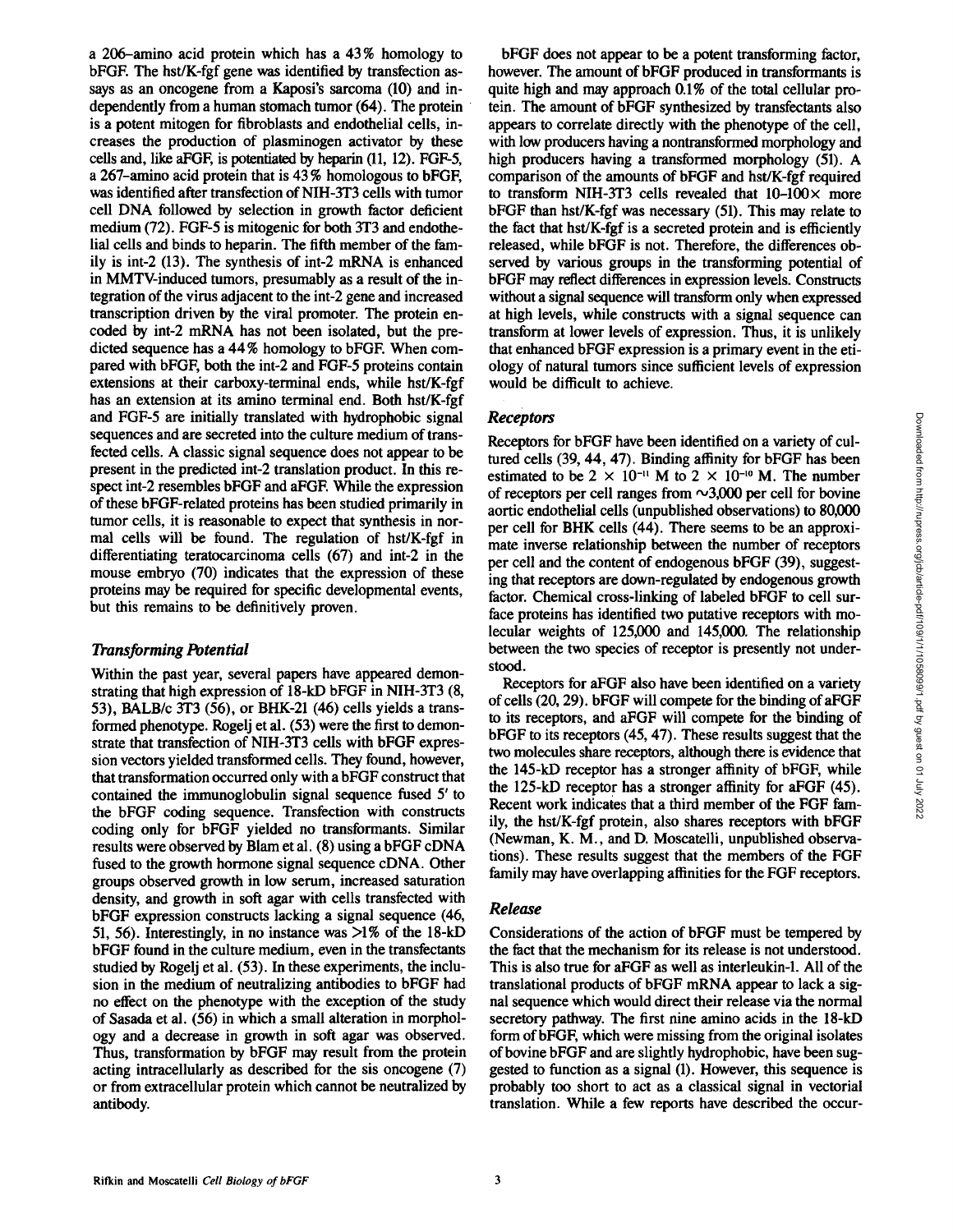rence of soluble extracellular bFGF (46, 58), the concentrations have always been so low that release by cell death cannot be excluded.

Soluble extracellular bFGF may always be present at low concentrations, however, since neutralizing antibodies to bFGF alter several in vitro cellular properties. These include cell morphology, plasminogen activator synthesis, cell migration, and growth in soft agar (56, 57). These results indicate that bFGF may act as an autocrine or paracrine factor. While the possibility that the neutralizing antibodies react with a second uncharacterized antigen that shares an epitope with bFGF and controls the phenomena studied has not been rigorously eliminated, the simplest explanation of these observations is via released bFGE However, no defined mechanism for release has been described other than cell death. Whether this is the only mechanism for release is one of the more important questions in FGF biology.

#### *Matrix Interactions*

The strong interaction of bFGF with heparin probably reflects an in vivo affinity of bFGF for extracellular matrix (ECM) heparan sulfate proteoglycans (HSPG) and glycosaminoglycans (GAG) (55, 68). Several groups have shown that bFGF is found in the ECM (4, 18, 69). In this state, the growth factor appears to be bound to HSPG since it is solubilized by heparinase treatment (69). While the overall binding of bFGF to HSPG is not as strong as to heparin, subspecies of HSPG exist with binding affinities for bFGF equal to that of heparin (55). Immunohistochemical staining of basement membranes such as Descemet's membrane has revealed the presence of bFGF in these structures (18) indicating that bFGF may be.concentrated in the ECM in vivo as well as in vitro.

The biological significance of this interaction is not clear, but several roles for the bFGF-HSPG interaction have been suggested. Folkman et al. (18) and Vlodovsky et al. (69) have proposed that bFGF may be stored in these extracellular structures and mobilized when needed by remodeling of the basement membrane or ECM through the production of hydrolases. Moscatelli (39, 40) has shown that exogenously added bFGF equilibrates between matrix binding sites and plasma membrane receptors and that removal of bFGF from its high affinity receptor with low pH results in a reequilibration ofbFGF from the matrix with the receptor. Thus, matrix binding of bFGF may provide a reservoir of growth factor.

In a recent series of experiments, Presta et al. (49) and Flaumenhaft et al. (15) demonstrated that the extended action of bFGF on the production of plasminogen activator by endothelial cells after a brief exposure to growth factor requires the presence of matrix-bound bFGE Both of these groups observed that transient (10-60 min) exposure of cells to growth factor resulted in long term stimulation of plasminogen activator production if the bFGF was simply removed from the cultures by washing with PBS. However, if the growth factor was removed by conditions that stripped bFGF from the ECM, no stimulation of protease activity was observed. These observations were interpreted as indicating that the matrix-bound bFGF provides a continuous source of ligand for the bFGF receptor and that continuous occupancy of the receptor is required for long term (24-h) stimulation. Similar results were obtained when DNA synthesis was measured after a brief exposure of cells to bFGF (15).

Gospodarowicz and Cheng (24) demonstrated that the interaction of bFGF with heparin stabilizes the protein to thermal denaturation and extremes of pH. When bFGF is bound to either heparin or heparan sulfate, it is also protected against degradation by trypsin or plasrnin (55, 62). Heparin has also been shown to protect aFGF from plasmin degradation (54). Heparin interaction may be important in stabilizing bFGF to proteases generated during wound healing and tumor growth: processes in which bFGF may play a role.

Vlodavsky et al. (69) have shown that bFGF can be released from the ECM by the action of heparinasc, while Saksela and Rifkin (unpublished observations) have found that plasmin releases bFGF complexed to HSPG or GAG. In the case of plasmin, the bFGF is released as a noncovalent complex of bFGF and HSPG-GAG. bFGF complexed to heparin or HSPG appears to interact with its receptor in an identical manner to free bFGF (39, 55). Since both heparinase and plasmin may be present at sites of tissue remodeling or growth, they may afford a mechanism for enhanced bFGF release. A question that remains is what are the relative contributions of hcparinase and plasmin to bFGF release.

These studies have suggested the following model for bFGF interaction with cells and matrix. Upon release from the cell, the growth factor binds to HSPG. The bFGF bound to the matrix may be mobilized either by hcparinase or by plasmin and is released as a complex of either bFGF-HSPG or bFGF-GAG. This complex is capable of diffusing through the stroma to the target cells and binding to the high affinity plasma membrane receptor. This model has several attractive features. It provides for a constant cxtracellular source of bFGF under conditions where the initial release of the growth factor may be as a bolus after cell death. The solubilization from the ECM of bFGF as a complex with HSPG or GAG yields a form of bFGF that is stable to denaturation and proteolytic degradation. The bFGF-HSPG or bFGF-GAG should diffuse away from the matrix more readily than free bFGF since bFGF-hcparin or bFGF-HSPG complexes do not bind to the ECM (39, 55). While the biological significance of bFGFmatrix interactions remains to be proven, a functional requirement for interaction with matrix may exist for other growth factors. For example, two recent reports describe a role of HSPG in localizing colony-stimulating factors to the stromal cell matrix where interaction with stem cells occurs (22, 52).

## *Conclusions*

In this review we have described a number of the features of bFGF. We have focused on specific aspects of bFGF biology that are of particular interest, bFGF has several unusual properties not associated with other growth factors that indicate that it must act in a unique fashion. Foremost among these is its lack of a signal sequence and intracellular localization. The intracellular localization of this growth factor raises questions concerning how and when bFGF is released. Moreover, the existence of hst/K-fgf and FGF-5 suggests that processes requiring a secreted molecule with FGF-like activity may use one of these factors and that bFGF has a different function. Thus, the lack of a signal sequence may be crucial to the specific biological role of bFGE The generation of multiple forms of bFGF through translation initiation at both CUG and AUG codons is highly unusual and implies that the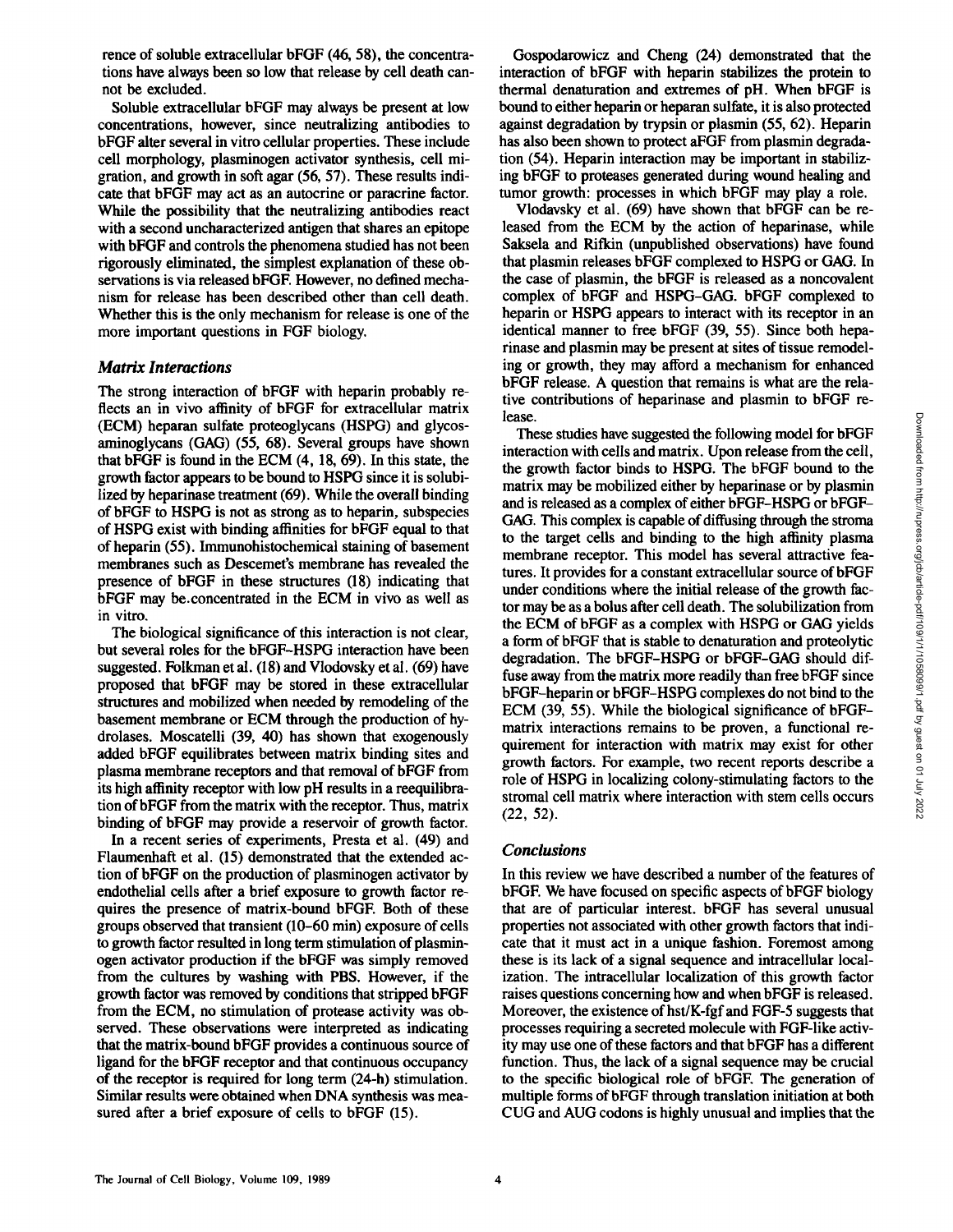**various bFGF species may have different functional roles. Finally, the strong interaction ofbFGF with matrix HSPG may be indicative of a novel type of extracellular functional control which has not been described for other growth factors.** 

The authors thank Lynette Wilson, Robert Flaumenhaft, and Ruth Crowe for their critical reading of the manuscript.

This work was supported by grants BC554C from the American Cancer Society, 1811 from the Council for Tobacco Research, USA, and grants CA34282 and CA42229 from the National Institutes of Health.

#### *References*

- 1. Abraham, J. A., A. Mergia, J. L. Whang, A. Tumolo, J. Friedman, K. A. Hjerrild, D. Gospodarowicz, and J. C. Fiddes. 1986. Nucleotide sequence of a bovine clone encoding the angiogenic protein, basic fibroblast growth factor. *Science (Wash. DC).* 233:545-548.
- 2. Abraham, J. A., J. L. Whang, A. Tumolo, A. Mergia, J. Friedman, D. Gospodarowicz, and J. C. Fiddes. 1986. Human basic fibroblast growth factor: nucleotide sequence and genomic organization. *EMBO (Fur. Mol. Biol. Organ.)J.* 5:2523-2528.
- 3. Armelin, H. A. 1973. Pituitary extracts and steroid hormones in the control of 3T3 cell growth. *Proc. Natl. Acad. Sci. USA.* 70:2702-2706.
- 4. Baird, A., and N. Ling. 1987. Fibroblast growth factors are present in the extracellular matrix produced by endothelial cells *in vitro*: implications for a role of heparinase-like enzymes in the neovascular response. *Biochem. Biophys. Res. Commun.* 142:428-435.
- 5. Baird, A., F. Esch, P. Mormede, N. Ueno, N. Ling, P. Bohlen, S.-Y. Ying, W. B. Wehrenberg, and R. Guillemin. 1986. Molecular characterization of fibroblast growth factor: distribution and biological activities in various tissues. *Recent Prog. Horm. Res.* 42:143-205.
- 6. Baird, A., D. Schubert, N. Ling, and R. Guillemin. 1988. Receptor- and heparin-binding domains of basic fibroblast growth factor. *Proc. Natl. Acad. Sci. USA.* 85:2324-2328.
- 7. Betsholtz, C., B. Westermark, B. Ek, and C.-H. Heldin. 1984. Coexpression of a PDGF-like growth factor and PDGF receptors in a human osteosarcoma cell line: implications for autocrine receptor activation. *Cell.*  39:447-457.
- 8. Blam, S., R. Mitchell, E. Tischer, J. S. Rubin, M. Silva, S. Silver, J. C. Fiddes, J. A. Abraham, and S. A. Aaronson. 1988. Addition of growth hormone secretion signal to basic fibroblast growth factor results in cell transformation and secretion of aberrant forms of the protein. *Oncogene.*  3:129-136.
- 9. Davidson, J. M., M. Klagsbrun, K. E. Hill, A. Buckley, R. Sullivan, P. S. Brewer, and S. C. Woodward. 1975. Accelerated wound repair, cell proliferation, and collagen accumulation are produced by a cartilage-
- derived growth factor. *J. Cell Biol.* 100:1219-1227. 10. Delli-Bovi, P., and C. Basilico. 1987. Isolation of a rearranged human transforming gene following transfection of Kaposi's sarcoma DNA. *Proc. Natl. Acad. Sci. USA.* 84:5660-5664.
- 11. Delli-Bovi, P., A. M. Curatola, F. G. Kern, A. Greco, M. Ittmann, and C. Basilico. 1987. An oncogene isolated by transfection of Kaposi's sarcoma DNA encodes a growth factor that is a member of the FGF family. *Cell.* 50:729-737.
- 12. Dclli-Bovi, P., A. M. Curatola, K. M. Newman, Y. Sato, D. Moscatelli, R. M. Hewick, D. B. Rifkin, and C. Basilico. 1988. Processing, secretion, and biological properties of a novel growth factor of the fibroblast growth factor family with oncogenic potential. *MoL Cell. Biol.* 8:2933- 2941.
- 13. Dickson, C., and G. Peters. 1987. Potential oncogene product related to growth factors. *Nature (Lond.).* 326:833.
- 14. Esch, F., A. Baird, N. Ling, N. Ueno, F. Hill, L. Denoroy, R. Klepper, D. Gospodarowicz, P. Bohlen, and R. Guillemin. 1985. Primary structure of bovine pituitary basic fibroblast growth factor (FGF) and comparison with the amino-terminal sequence of bovine brain acidic FGF. *Proc. Natl. Acad. Sci. USA.* 82:6507-6511.
- 15. Flaumenhaft, R., D. Moscatelli, O. Saksela, and D. B. Rifkin. 1989. The role of extracellular matrix in the action of basic fibroblast growth factor: matrix as a source of growth factor for long-term stimulation of plasminogen activator production and DNA synthesis. *J. Cell. Physiol.* In press.
- 16. Florkiewicz, R. Z., and A. Sommer. 1989. The human bFGF gene encodes four polypeptides: three initiate translation from non-ATG codons. *Proc. Natl. Acad. Sci. USA.* 86:3978-3981.
- 17. Folkman, J., and M. Klagsbrun. 1987. Angiogenic factors. *Science (Wash. DC).* 235:442-447.
- 18. Folkman, I., M. Klagsbrun, J. Sasse, M. Wadzinski, D. Ingber, and I. Vlodavsky. 1988. A heparin-binding angiogenic protein, basic fibroblast growth factor, is stored within basement membrane. *Am. J. Pathol.*  130:393--400.
- 19. Fox, G. M., S. G. Schiffer, M. F. Rohde, L. B. Tsai, A. R. Banks, and T. Arakawa. 1988. Production, biological activity, and structure of

recombinant basic fibroblast growth factor and an analog with cysteine replaced by serine. *J. Biol. Chem.* 263:18452-18458.

- 20. Friesel, R., W. H. Burgess, T. Mehlman, and T. Maciag. 1986. The characterization of the receptor for endothelial cell growth factor by covalent ligand attachment. *J. Biol. Chem.* 261:7581-7584.
- 2 I. Gauthier, T., M. Maftouh, and C. Picard. 1987. Rapid enzymatic degradation of [<sup>125</sup>I] (tyr 10) FGF (1-10) by serum in vitro and involvement in the determination of circulating FGF by RIA. *Biochem. Biophys. Res.*
- *Commun.* 145:775-781. 22. Gordon, M. Y., G. P. Riley, S. M. Watt, and M. F. Greaves. 1987. Compartmentalization of a haematopoietic growth factor (GM-CSF) by glycosaminoglycans in the bone marrow microenvironment. *Nature*  (Lond.). 326:403-405.
- 23. Gospodarowicz, D. 1974. Localization of a fibroblast growth factor and its effect alone and with hydrocortisone on 3T3 cell growth. *Nature (Lond.).*  249:123-127.
- 24. Gospodarowicz, D., and J. Cheng. 1986. Heparin protects basic and acidic FGF from inactivation. *J. Cell. Physiol.* 128:475-484.
- 25. Gospodarowicz, D., N. Ferrara, L. Schweigerer, and G. Neufeld. 1987. Structural characterization and biological functions of fibroblast growth factor. *Endocr. Rev.* 8:95-114.
- 26. Hanneken, A., G. A. Lutty, D. S. McLeod, F. Robey, A. K. Harvey, and L. M. Hjelmeland. 1989. Localization of basic fibroblast growth factor to the developing capillaries of the bovine retina. *J. Cell. Physiol.*  138:115-120.
- 27. Hayek, A., F. L. Culler, G. M. Beattie, A. D. Lopez, P. Cuevas, and A. Baird. 1987. An in *vivo* model for study of the angiogenic effects of basic fihroblast growth factor. *Biochem. Biophys. Res. Commun.* 147:876- 880.
- 28. Joseph-Silverstein, J., S. A. Consigli, K. M. Lyser, and C. Vet Pault. 1989. Basic fibroblast growth factor in the chick embryo: immunolocalization to striated muscle cells and their precursors. *J. Cell Biol.*  108: 2459-2466.
- 29. Kan, M., D. DiSorbo, J. Hou, H. Hoshi, P.-E. Mansson, and W. L. McKeehan. 1988. High and low affinity binding of heparin-binding growth factor to **a 130-kDa** receptor correlates with stimulation and inhibition of growth of a differentiated human hepatoma cell. *J. Biol. Chem.*  263:11306-11313.
- 30. Kimelman, D., J. A. Abraham, T. Haaparanta, T. M. Palisi, and M. W. Kirschner. 1988. The presence of fibroblast growth factor in the frog egg: its role as a natural mesoderm inducer. *Science (Wash. DC).* 242:1053- 1056.
- 31. Klagsbrun, M., S. Smith, R. Sullivan, Y. Shing, S. Davidson, J. A. Smith, and J. Sasse. 1987. Multiple forms of basic fibroblast growth factor: amino terminal cleavages by tumor cell- and brain cell-derived acid proteinases. *Proc. Natl. Acad. Sci. USA.* 84:1839-1843.
- 32. Kurokawa, T., R. Sasada, M. lwane, and K. Igaraski. 1987. Cloning and expression of cDNA encoding human basic fibroblast growth factor. *FEBS (Fed. Fur. Biochem. Soc.) Left.* 213:189-194.
- 33. Lohb, R. R. 1988. Clinical applications of heparin-binding growth factors. *Fur. J. Clin. Invest.* 18:321-336.
- 34. Maciag, T., T. Mehlman, R. Friesel, and A. B. Schreiber. 1984. Heparin binds endothelial cell growth factor, the principal endothelial cell mitogen in bovine brain. *Science (Wash. DC).* 225:932-935.
- 35. Mergia, A., R. Eddy, J. A. Abraham, L C. Fiddes, and T. B. Shows. 1986. The genes for basic and acidic fibroblast growth factors are on different human chromosomes. *Biochem. Biophys. Res. Commun.* 138:644-651.
- 36. Mescher, A. L., and D. Gospodarowicz. 1979. Mitogenic effect of a growth factor derived from myelin on denervated regenerates of newt forelimbs. *J. Exp. 7,ool.* 207:497-503.
- 37. Mignatti, P., R. Tsuboi, E. Robbins, and D. B. Rifkin. 1989. In vitro angiogenesis on the human amniotic membrane: requirement for basic fihrohlast growth factor-induced proteinases. *J. Cell Biol.* 108:671-682.
- 38. Mormede, P., A. Baird, and P. Pigeon. 1985. lmmunoreactive fibroblast growth factor (FGF) in rat tissues: molecular weight forms and the effects of hypophysectomy. *Biochem. Biophys. Res. Commun.* 128:1108- I I 13.
- 39. Moscatelli, D. 1987. High and low affinity binding sites for basic fibroblast growth factor on cultured cells: absence of a role for low affinity binding in the stimulation of plasminogen activator production by bovine capillary endothelial cells. *J. Cell. Physiol.* 131:123-130.
- 40. Moscatelli, D. 1988. Metabolism of receptor-bound and matrix-bound basic fibroblast growth factor by bovine capillary endothelial cells. *J. Cell Biol.* 107:753-759.
- 41. Moscatelli, D., M. Presta, and D. B. Rifkin. 1986. Purification of a factor from human placenta that stimulates capillary endothelial cell protease production, DNA synthesis, and migration. *Proc. Natl. Acad. Sci. USA.*  83:2091-2095.
- 42. Moscatelli, D., J. Joseph-Silverstein, R. Manejias, and D. B. Rifkin. 1987. Mr 25,000 heparin-binding protein from guinea pig brain is a high molecular weight form of basic fibroblast growth factor. *Proc. Natl. Acad. Sci. USA.* 84:5778-5782.
- 43. Moscatelli, D., J. Joseph-Silverstein, M. Presta, and D. B. Rifkin. 1988. Multiple forms of an angiogenic factor: basic fibroblast growth factor. *Biochimie (Paris).* 70:83-87.
- 44. Neufeld, G., and D. Gospodarowicz. 1985. The identifcation and partial